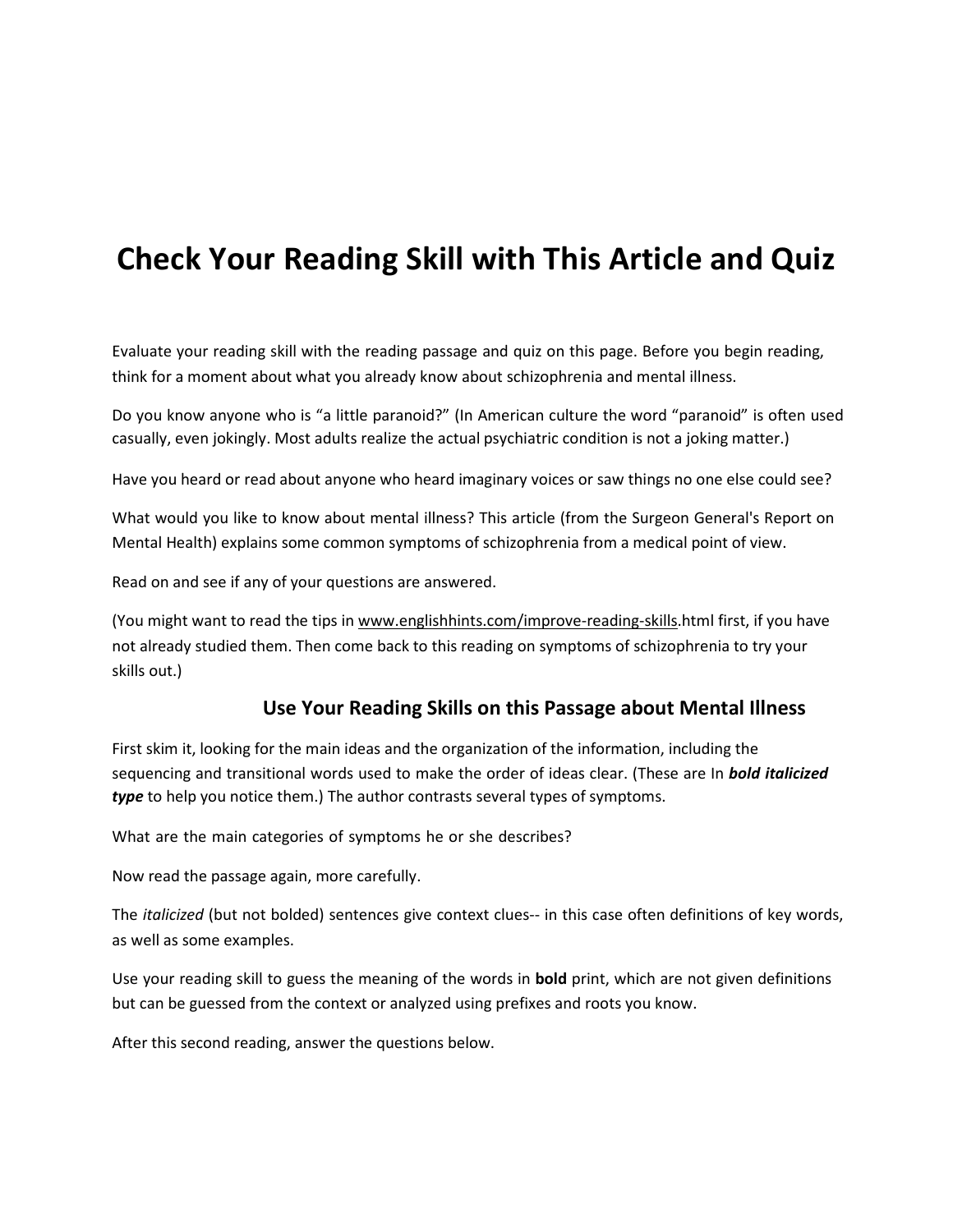#### One of the most common groups of symptoms that result from disordered processing and

interpretation of sensory information are the hallucinations. Hallucinations are said to occur when an individual experiences a sensory impression that has no basis in reality. This impression could involve any of the sensory modalities. Thus hallucinations may be auditory, olfactory, gustatory, kinesthetic, tactile, or visual. For example, auditory hallucinations frequently involve the impression that one is hearing a voice.In each case, the sensory impression is falsely experienced as real.

A more complex group of symptoms resulting from disordered interpretation of information consists of delusions. A delusion is a false belief that an individual holds despite evidence to the contrary.

A common example is paranoia, in which a person has delusional beliefs that others are trying to harm him or her.

Attempts to persuade the person that these beliefs are unfounded typically fail and may even result in the further **entrenchment** of the beliefs.

Hallucinations and delusions are among the most commonly observed psychotic symptoms... Symptoms of schizophrenia are *divided into two broad classes*: positive symptoms and negative symptoms. Positive symptoms generally involve the experience of something in consciousness that should not normally be present. For example, hallucinations and delusions represent perceptions or beliefs that should not normally be experienced. In addition to hallucinations and delusions, patients with psychotic disorders such as schizophrenia frequently have marked disturbances in the logical process of their thoughts. **Specifically**, psychotic thought processes are characteristically loose, disorganized, illogical, or **bizarre**. These disturbances in thought process frequently produce observable patterns of behavior that are also disorganized and **bizarre**. The severe disturbances of thought content and process that comprise the positive symptoms often are the most recognizable and striking features of psychotic disorders such as schizophrenia or manic depressive illness.

However, in addition to positive symptoms, patients with schizophrenia and other psychoses have been noted to exhibit major **deficits** in motivation and spontaneity that are referred to as negative symptoms. While positive symptoms represent the presence of something not normally experienced, negative symptoms reflect the absence of thoughts and behaviors that would otherwise be expected.Concreteness of thought represents impairment in the ability to think abstractly. Blunting of affect refers to a general reduction in the ability to express emotion. Motivational failure and inability to initiate activities represent a major source of long-term disability in schizophrenia. Anhedonia reflects a deficit in the ability to experience pleasure and to react appropriately to pleasurable situations. Positive symptoms such as hallucinations are responsible for much of the acute distress associated with schizophrenia, **but negative symptoms** appear to be responsible for much of the chronic and long-term disability associated with the disorder.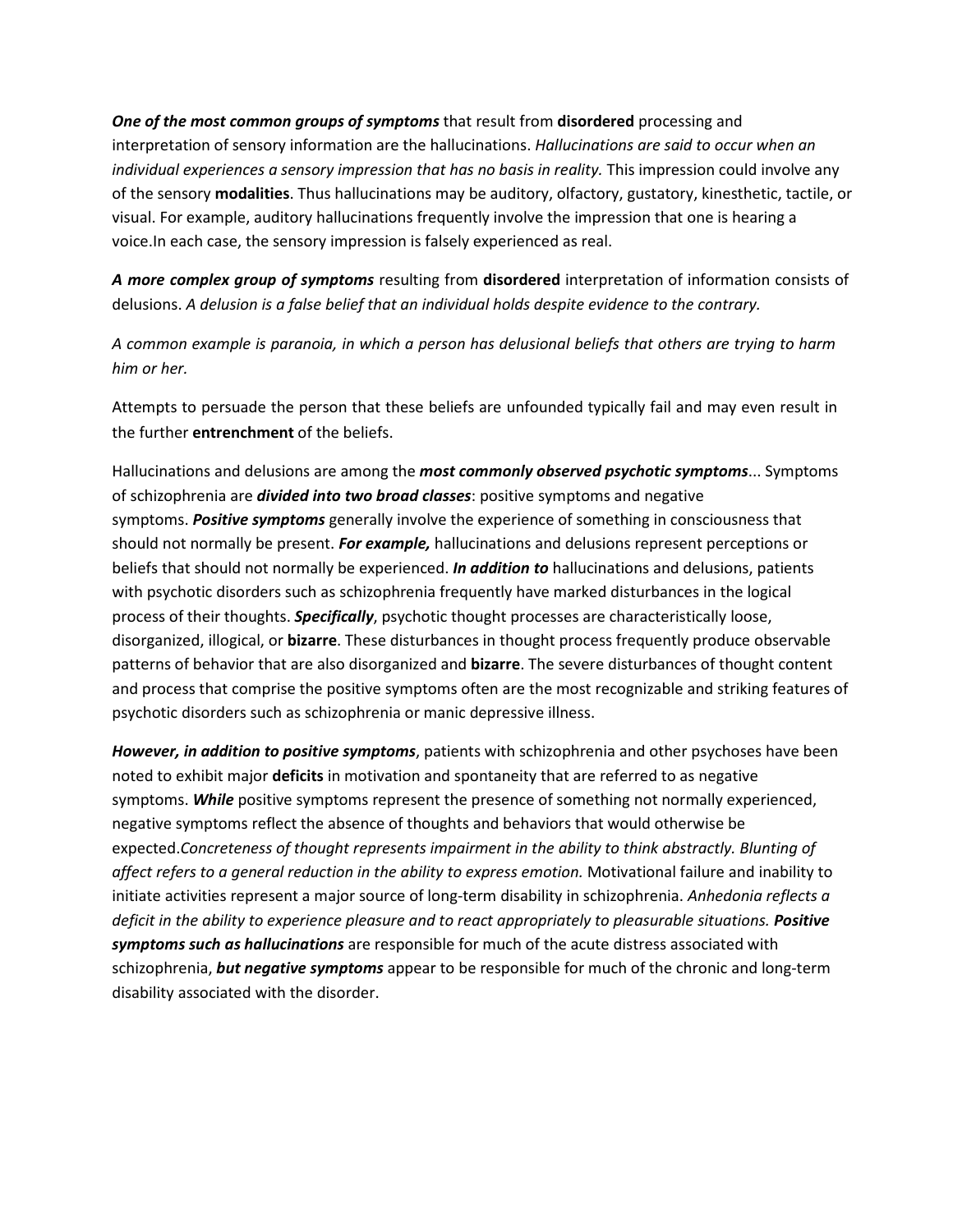### Reading Skill Quiz

As you skimmed, what categories of symptoms did you notice? You might answer "positive and negative symptoms," or give more detail:

positive symptoms like (fill in the blanks)

1. \_\_\_\_\_\_\_\_\_\_\_\_ and 2. \_\_\_\_\_\_\_\_\_\_\_\_\_\_\_,

and negative symptoms like

3. \_\_\_\_\_\_\_\_\_\_\_\_\_\_\_\_\_\_, 4. \_\_\_\_\_\_\_\_\_\_\_\_\_\_, and 5. \_\_\_\_\_\_\_\_\_\_\_\_\_\_\_\_\_. (See bottom of this pdf for the answers.)

Now answer these multiple choice questions with what you learned from a second reading of the passage.

6. Although it is not stated in this reading, it can be inferred that:

- A. every person with bizarre, disorganized thinking is schizophrenic.
- B. the negative symptoms of schizophrenia are less important than the positive.
- C. people with schizophrenia may have difficulty starting projects or changing their routines.
- D. paranoid people are dangerous.

7. After analyzing "disordered" (dividing it into a prefix, a suffix, and a word root), you can infer it means something like:

- A. out of order.
- B. unorganized.
- C. messy.
- D. lacking order, confused

8. From its context, you can guess modalities refers to

- A. the various senses or forms of perception.
- B. scientific classification of mental health models.
- C. different modes of seeing.
- D. false perceptions of reality.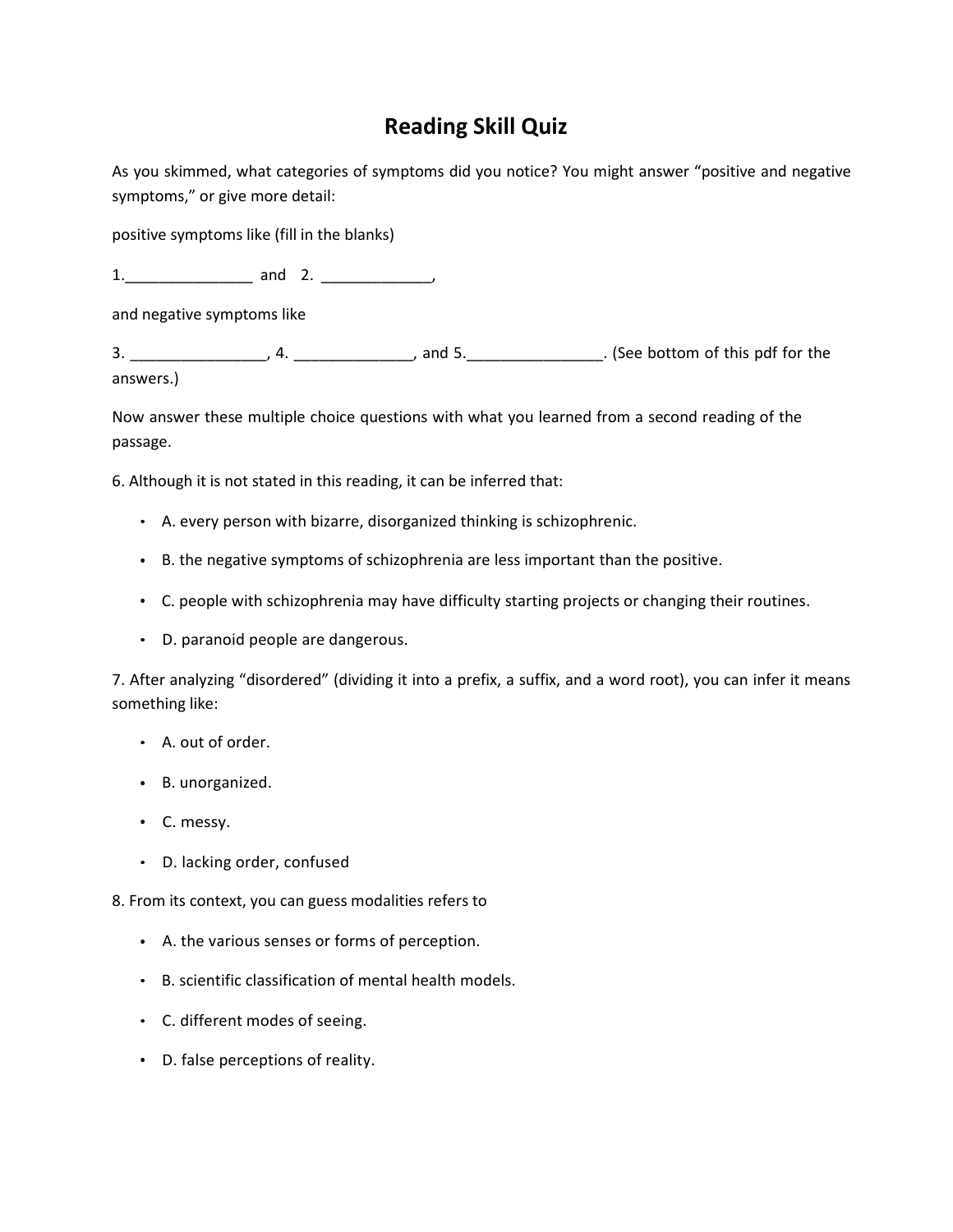9. Analyze the word 'entrenchment.' If a trench is a long narrow hole or ditch (such as soldiers dug in World War One as a partial shelter from enemy gunfire, "entrenchment of the beliefs" in this passage

#### might mean

- A. digging down to one's basic position.
- B. persuading a troubled person to make a better defense of his position.
- C. narrowing or limiting one's thinking.
- D. a further digging in or strengthening of beliefs a person already held.
- 10. The meaning of bizarre in this reading is closest to
	- A. untrue
	- B. strange
	- C. relaxed
	- D. spontaneous

#### 11. What's an hallucination?

- A. an optical illusion
- B. blunting of the senses
- C. a false perception of something non-existent
- D. an imaginary, unreal belief

#### 12. You can conclude from this passage that

- A. Delusions are a major problem for society.
- B. Deficits of feeling and initiative lead to anhedonia.
- C. Schizophrenia is a complicated illness with many possible symptoms.
- D. Paranoia is a form of delusional thinking.

Check your answers below.

For more of this text on mental illness, and for practice scanning chapter titles and subheadings and skimming for specific information, see www.englishhints.com/practice-scanning-and-skimming-forinformation.html .